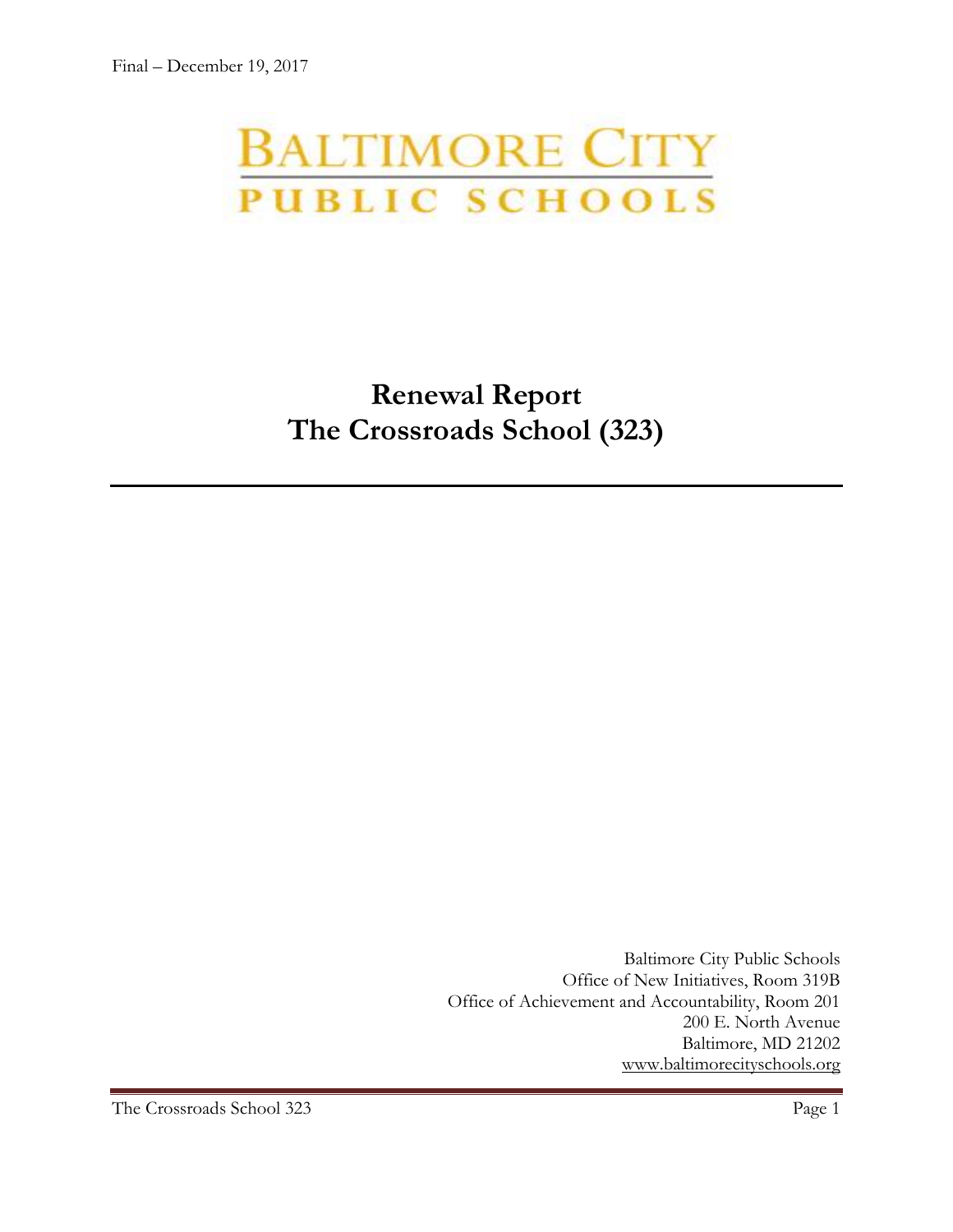#### **REPORT INTRODUCTION**

#### **Purpose of the Report**

The renewal report is a summary of findings and a resulting recommendation regarding renewal of the charter or contract for an operator-run school. To inform this recommendation Baltimore City Public Schools collects and analyzes documentation, including the School Effectiveness Review (SER) performed on site at each school and the school's renewal application, along with an evaluation of the school's performance based on the renewal rubric and consideration of all other relevant information.

City Schools' renewal criteria are based on state law (§ 9-101, *et seq*., MD. CODE ANN., EDUC.) and Baltimore City Board of School Commissioners' policy IHB and associated administrative regulations (IHB-RA and JFA-RA). The Board's policy requires that schools up for renewal be evaluated on multiple measures including, but not limited to, the following:

- **Student achievement**, constituting at least 50 percent of the renewal score and including measures such as schoolwide performance on state assessments, College and Career Readiness (for schools with high school grades), highly effective instruction (from the SER), academic programming for special student populations, and a school's fidelity to its charter
- **School climate** (chronic absence, suspensions, enrollment trends, school choice data, and school survey results from parents, teachers, and students)
- **Financial management and governance** (annual audits, school budget submissions, grants management, and relevant documentation provided by the school's board)
- **Effective management** (school compliance with laws, rules, policies, and regulations)

The renewal process is a component of City Schools' annual review of its school portfolio, designed to ensure that students and families across the district have access to school options that meet their interests and needs. In 2011, City Schools formed the Renewal Stakeholders Working Group (composed of school operators from a range of school types, Supporting Public Schools of Choice, and the Maryland Charter School Network) to develop a methodology for evaluating the performance of operator-run schools. The result: a fair, transparent, and rigorous renewal framework that reflects schools' unique nature and innovative contributions to student achievement, used for the first time in the 2012-13 school year.

At the conclusion of each year's renewal cycle, staff engages key stakeholders in a review of the process to identify areas for improvement that could be addressed while still maintaining a level of predictability for schools up for renewal in the following year. The most recent round of review considered implications for the renewal process of including results from statewide PARCC assessments for the first time, given that, to date, a significant portion of the weight in the student achievement portion of the renewal decision has been based on assessment data. Changes made to the framework as a result of this most recent review include the following:

 Used PARCC mean scale scores from the 2014-15 to 2016-17 school years for trend measure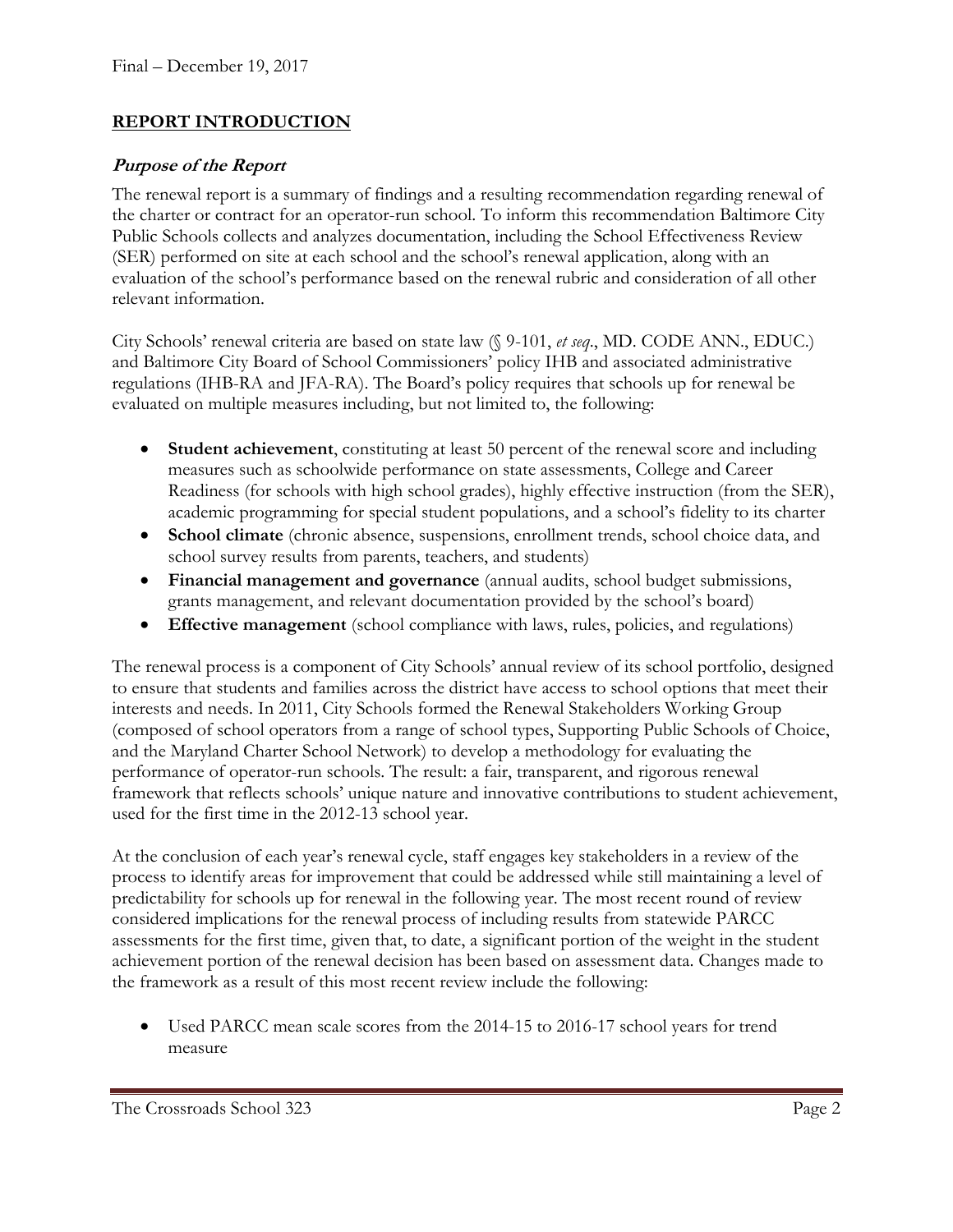- Recognizing the correlation between relative wealth and PARCC absolute results, compared schools against other schools with similar levels of economic disadvantage (in previous years, comparison groups were based only on tested grade band)
- Aligned College and Career Readiness measure to Maryland State Department of Education (MSDE) standards.

### *The Process*

The review process has the following components:

- Renewal rubric (includes data from standardized assessments and school surveys)
- Application for renewal
- Data tables prepared by City Schools
- School Effectiveness Review

The Charter and Operator-led Advisory Board (also known as the New and Charter School Advisory Board), a cross-representational group made up of members representing foundations, nonprofit organizations, school choice advocates, school operators, and district representatives, reviews each of these components and makes recommendations to City Schools' CEO on whether charters or contracts should be renewed. The CEO considers the recommendation, and then makes her own recommendation to the Board for vote. According to Board policy, City Schools may determine that a public charter school is eligible for a five-year contract term, three-year contract term, or nonrenewal.

| <b>Actions</b>                                                                                               | <b>Timeline</b>           |  |
|--------------------------------------------------------------------------------------------------------------|---------------------------|--|
| Schools submit renewal applications                                                                          | September 7, 2017         |  |
| Charter and Operator-led Advisory Board reviews renewal<br>applications and makes recommendations to the CEO | September to October 2017 |  |
| District presents recommendations to Board at public meeting                                                 | November 14, 2017         |  |
| Board conducts public work session for operators                                                             | November 28, 2017         |  |
| Board votes on renewal recommendations                                                                       | December 19, 2017         |  |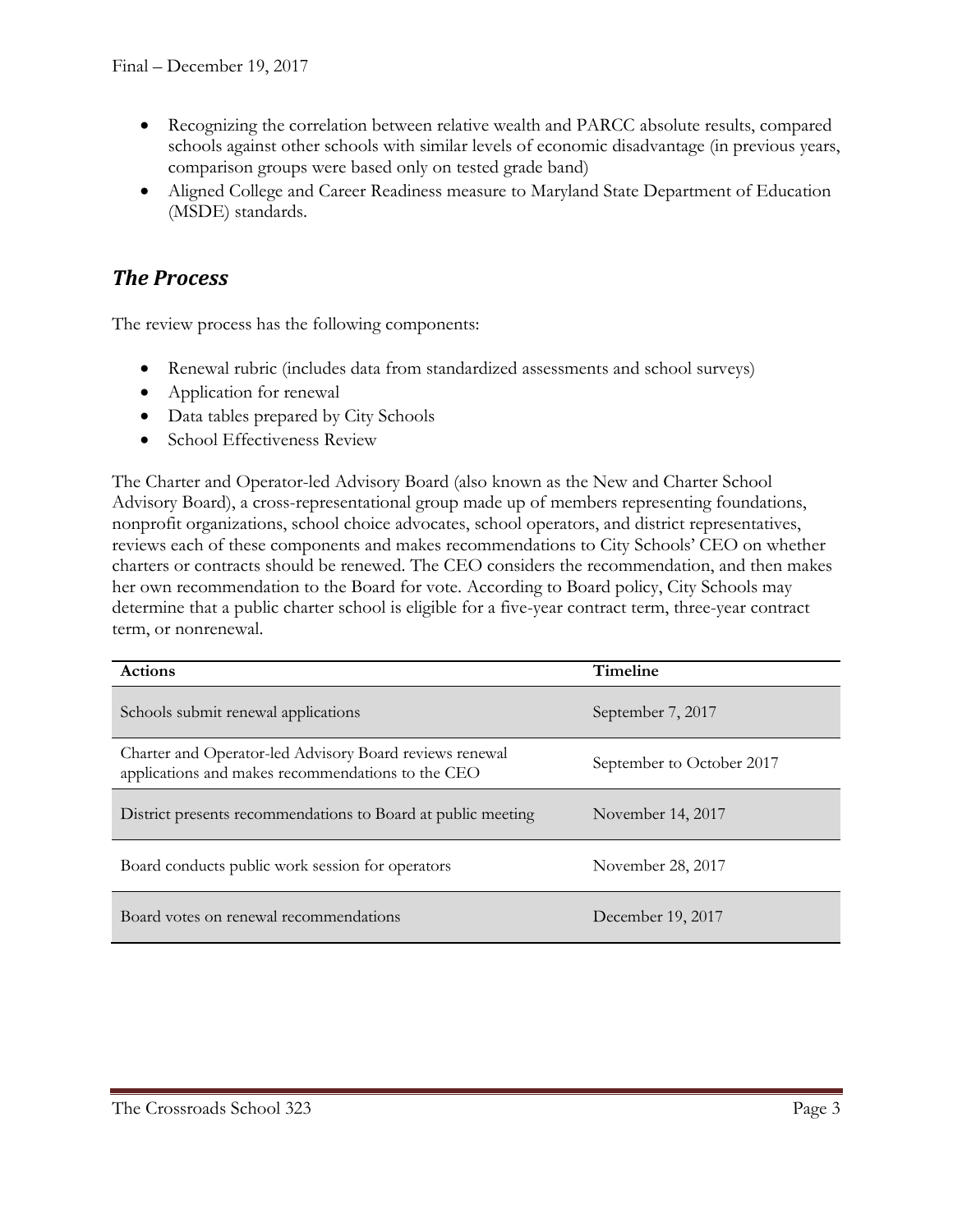## *The Crossroads School (#323)*

*Operator*: Living Classrooms Foundation *Configuration*: Middle *Type*: Charter *Enrollment*: 163<sup>1</sup>

#### **Recommendation**

*5-year renewal (July 2018 through June 2023)*

#### **Renewal summary**

| Category                                                                              | Finding               |
|---------------------------------------------------------------------------------------|-----------------------|
| Is the school an academic success? (min. 50% weight)                                  | Effective             |
| Does the school have a strong school climate?                                         | Effective             |
| Has the school followed sufficient governance management and<br>governance practices? | Highly effective      |
| Has the school followed sufficient financial management<br>practices? <sup>2</sup>    | Meets<br>expectations |

#### **Discussion**

 $\overline{\phantom{a}}$ 

Having considered the recommendation of the Charter and Operator-led School Advisory Board, Baltimore City Public Schools' CEO recommends that the contract with Living Classrooms Foundation, Inc., to operate The Crossroads School be renewed for five years, with a term beginning July 1, 2018, and ending June 30, 2023.

The school was rated effective in Academics and Climate, and highly effective in Governance and Financial Management.

The school was rated highly effective in absolute PARCC performance for both math 6-8 (100th percentile in its economic disadvantage [ED] comparison group, which compares schools based on similar levels of wealth, with a mean scale score of 726) and English language arts (ELA) 6-8 (97th percentile in its ED group, with a mean scale score of 722). The school was rated developing in PARCC achievement growth, which assesses changes in individual student achievement over time,

<sup>1</sup> Total enrollment counts reflect the MSDE official enrollment file for grades k-12, which includes students enrolled on September 30 each year. This file is verified by MSDE prior to becoming the official enrollment count for the year.

<sup>&</sup>lt;sup>2</sup> Financial management considers a review of the operator's audits over the contract term. "Meets expectations" is the highest rating available.

The Crossroads School 323 Page 4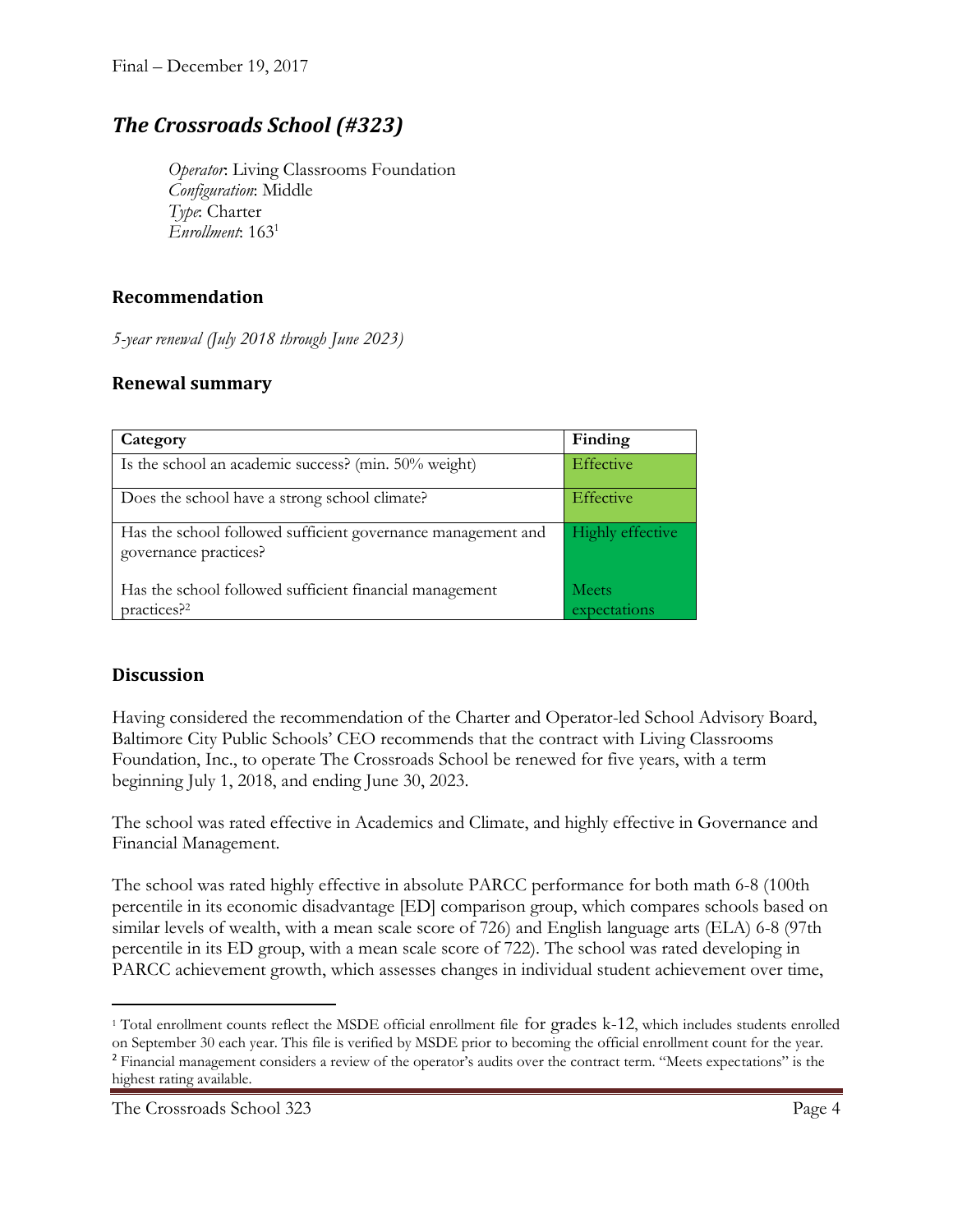for both math 6-8 (59th percentile) and ELA 6-8 (57th percentile). The school was rated highly effective in the area of Highly Effective Instruction based on the School Effectiveness Review (SER), which considers how teachers plan and deliver instruction, adjust instruction based on data, and create a positive classroom environment, and how school leaders support the instructional program at the school. The school was rated highly effective in student and staff satisfaction and effective in parent satisfaction, as evidenced by City Schools' school survey. Cohort retention, which measures the number of students who remain at a school two years after entry over time, was rated highly effective.

#### **Findings (middle school rubric)**

| Subcategory                                       | <b>Renewal Metric</b>                                                                                                                                                                                                                                                                                                                                                                                                                                                                                                     | <b>City Schools Rating</b> |
|---------------------------------------------------|---------------------------------------------------------------------------------------------------------------------------------------------------------------------------------------------------------------------------------------------------------------------------------------------------------------------------------------------------------------------------------------------------------------------------------------------------------------------------------------------------------------------------|----------------------------|
| 1.1 Absolute Student<br>Achievement               | Mean scale score PARCC math (grades 6-8)                                                                                                                                                                                                                                                                                                                                                                                                                                                                                  | <b>Highly effective</b>    |
|                                                   | Mean scale score PARCC ELA (grades 6-8)                                                                                                                                                                                                                                                                                                                                                                                                                                                                                   | <b>Highly effective</b>    |
| 1.2 Student<br><b>Achievement Trend</b>           | Trend in mean scale score PARCC math (grades 6-8)                                                                                                                                                                                                                                                                                                                                                                                                                                                                         | Effective                  |
|                                                   | Trend in mean scale score PARCC ELA (grades 6-8)                                                                                                                                                                                                                                                                                                                                                                                                                                                                          | Developing                 |
| 1.3 Student<br><b>Achievement Growth</b>          | Median student growth percentile PARCC math (grades 6-8)                                                                                                                                                                                                                                                                                                                                                                                                                                                                  | Developing                 |
|                                                   | Median student growth percentile PARCC ELA (grades 6-8)                                                                                                                                                                                                                                                                                                                                                                                                                                                                   | Developing                 |
| 1.4 SER, Highly<br><b>Effective Instruction</b>   | Extent to which school leadership supports highly effective<br>instruction and teachers plan and deliver highly effective<br>instruction and establish a classroom environment where<br>teaching and learning can occur                                                                                                                                                                                                                                                                                                   | <b>Highly effective</b>    |
| 1.5 Fidelity to<br>Charter/Application<br>Overall | Extent to which the school<br>Has fully implemented the mission expressed in its<br>charter application and this mission is clear to all<br>stakeholders<br>Has delivered high-quality programming for all student<br>subgroups<br>Is gathering data to assess its efficacy and has effectively<br>$\bullet$<br>addressed any challenges evident in the data, particularly<br>in the areas of subgroup performance, enrollment,<br>student attendance, dropout rates, attrition, and student<br>choice data/school demand |                            |
| <b>Overall rating for Category 1, Academics</b>   |                                                                                                                                                                                                                                                                                                                                                                                                                                                                                                                           | <b>Effective</b>           |

#### *Category 1, Academics: Is the school an academic success?*

|  |  |  | Category 2, Climate: Does the school have a strong climate? |  |
|--|--|--|-------------------------------------------------------------|--|
|--|--|--|-------------------------------------------------------------|--|

The Crossroads School 323 Page 5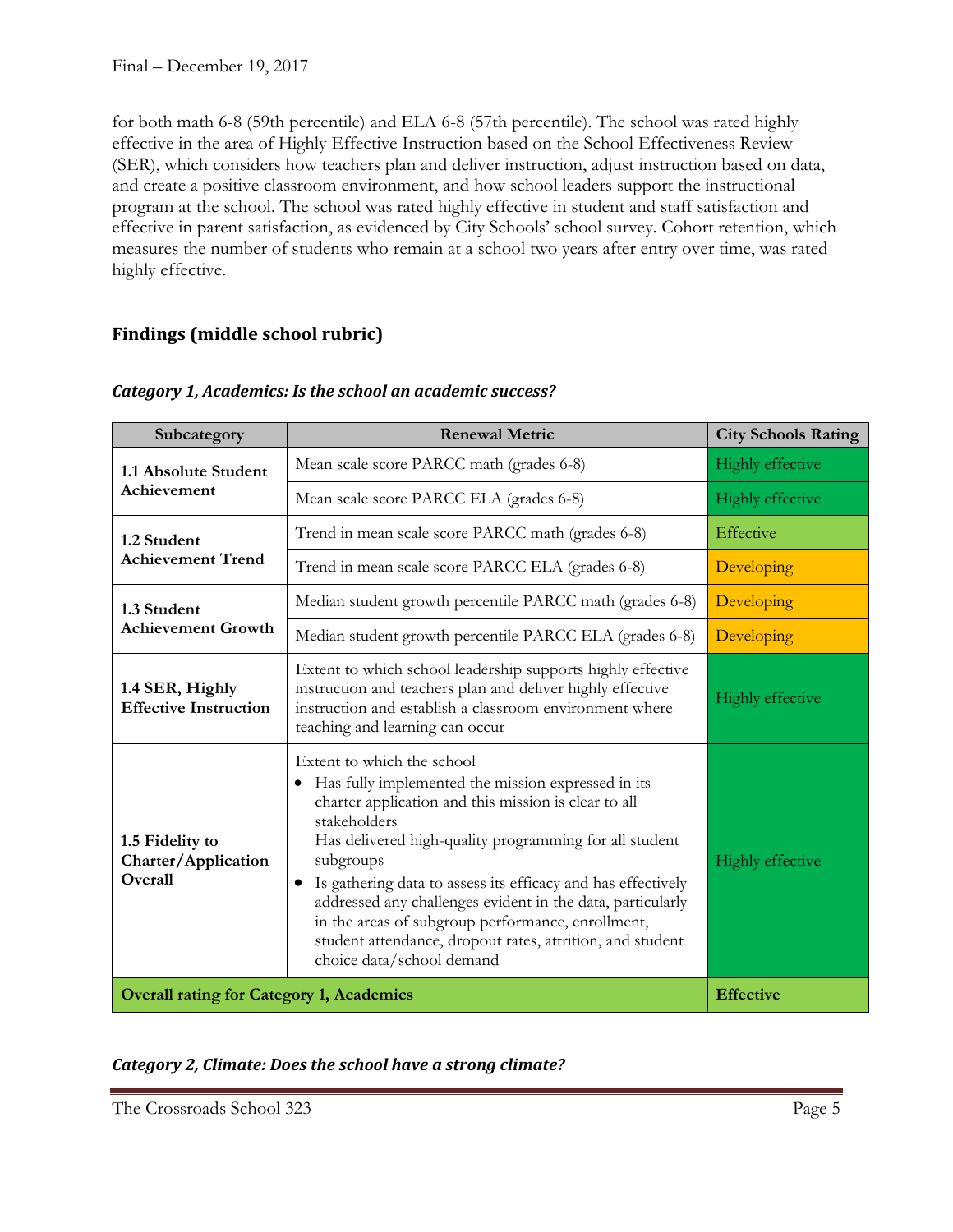| Subcategory                                                                     | <b>Renewal Metric</b>                                                                                                                                                                                                                                                                                                                                                                                                                                                               | <b>City Schools Rating</b> |
|---------------------------------------------------------------------------------|-------------------------------------------------------------------------------------------------------------------------------------------------------------------------------------------------------------------------------------------------------------------------------------------------------------------------------------------------------------------------------------------------------------------------------------------------------------------------------------|----------------------------|
| 2.1 SER, Talented<br>People                                                     | Extent to which the school implements systems to select,<br>develop, evaluate, and retain skilled teachers and staff                                                                                                                                                                                                                                                                                                                                                                | Effective                  |
| 2.2 SER, Vision and<br>Engagement                                               | Extent to which the school provides a safe and supportive<br>learning environment, cultivates open communication and<br>decision-making with the school community, and establishes<br>a school culture that embraces community diversity                                                                                                                                                                                                                                            | Highly effective           |
| 2.3 Staff, Student, and<br><b>Parent Satisfaction</b>                           | School survey, staff: 5-year average                                                                                                                                                                                                                                                                                                                                                                                                                                                | Highly effective           |
|                                                                                 | School survey, students: 5-year average                                                                                                                                                                                                                                                                                                                                                                                                                                             | Highly effective           |
|                                                                                 | School survey, parents: 5-year average                                                                                                                                                                                                                                                                                                                                                                                                                                              | Effective                  |
| 2.4 Cohort Retention                                                            | Percentage of students who remain at the school at least two<br>years after initial enrollment, over time                                                                                                                                                                                                                                                                                                                                                                           | Highly effective           |
| 2.5 Student<br>Attendance, Chronic<br>Absence                                   | Extent to which the school has implemented effective<br>strategies that have kept student attendance high and<br>chronic absences low over the course of the contract                                                                                                                                                                                                                                                                                                               | Highly effective           |
| 2.6 Suspensions                                                                 | Extent to which the school has implemented effective<br>strategies that have kept suspensions low over the course of<br>the contract                                                                                                                                                                                                                                                                                                                                                | Developing                 |
| 2.7 Effective<br>Programming for<br><b>Students with</b><br><b>Disabilities</b> | Extent to which the school has demonstrated a strong<br>trajectory of growth, is aware of its data and responsibilities<br>to students with disabilities, does not have any gaps or has<br>decreased gaps in the data as they relate to performance and<br>climate metrics for students with disabilities over time, and<br>has effectively and consistently implemented processes,<br>interventions, and strategies to support student outcomes<br>over the course of the contract | Developing                 |
| <b>Overall rating for Category 2, Climate</b>                                   |                                                                                                                                                                                                                                                                                                                                                                                                                                                                                     | <b>Effective</b>           |

#### *Category 3, Finance and Governance: Has the school followed sufficient financial management and governance practices?*

| Subcategory<br><b>Renewal Metric</b> | <b>City Schools Rating</b> |
|--------------------------------------|----------------------------|
|--------------------------------------|----------------------------|